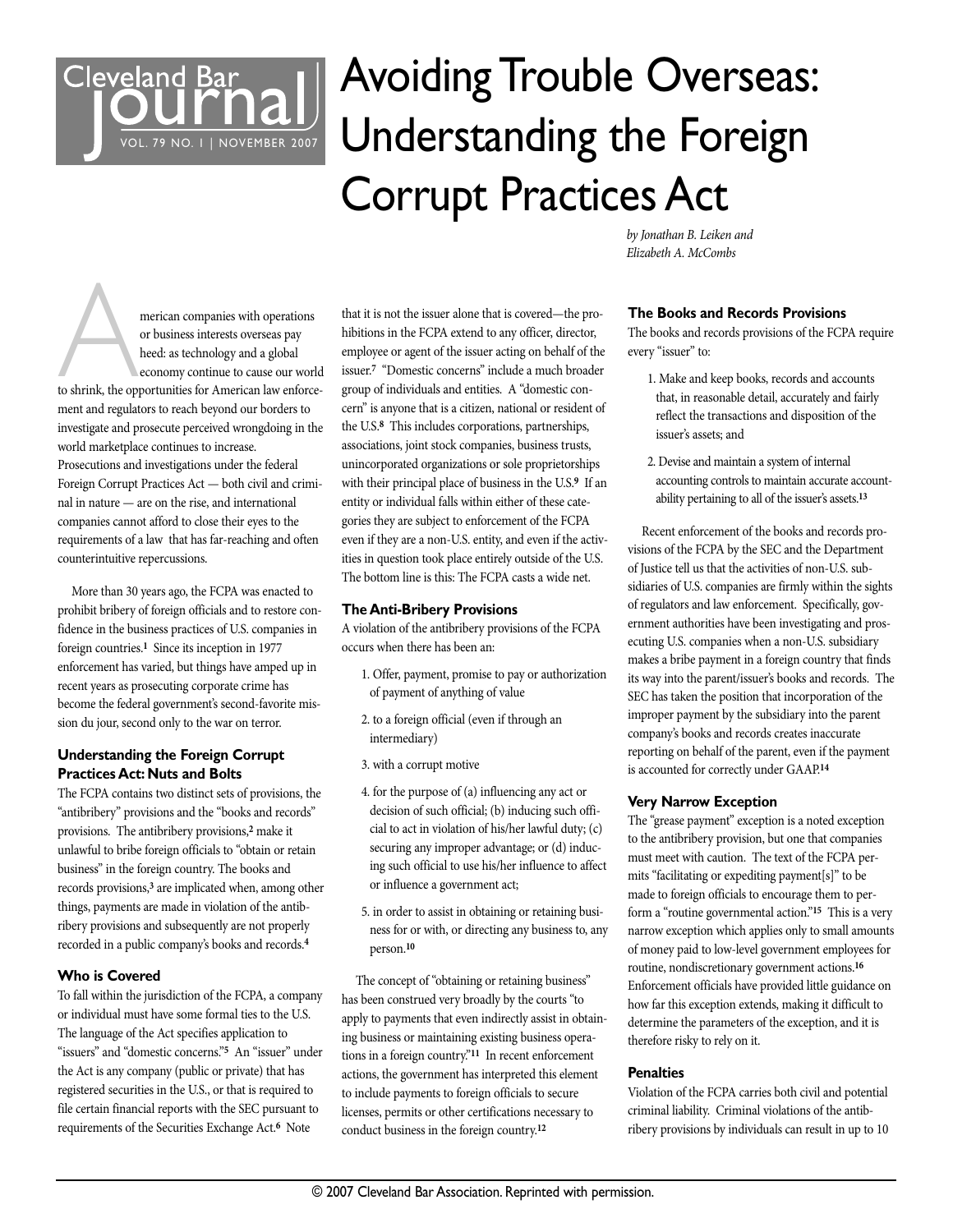years imprisonment depending on the number of violations and the level of intent. In addition to imprisonment, corporations and individuals can be penalized by criminal fines. Corporations and other business entities can face fines up to \$2 million for each violation, and individuals up to \$250,000, still increasing upwards if willfulness is established. **17**

Civil violations of the FCPA can result in civil fines of up to \$10,000 per violation. Further, the SEC can seek additional fines depending on the circumstances up to \$500,000, or any amount gained as a result of the violation of the Act. **18**

In addition to criminal and civil exposure, for publicly traded companies, the announcement of a government inquiry on a FCPA issue alone, can cause fatal reaction by investors.

### **Recent Prosecutions**

American companies with operations or business interests overseas should, from time to time, ask their outside or in-house counsel to provide updates as to recent enforcement or regulatory actions in the FCPA arena. Looking at recent prosecutions and investigations can help businesspersons and corporate counsel understand how the authorities are looking at corporate behavior on the world stage, and how best to structure a compliance program to avoid troublesome and expensive government inquiries.

# **The Dow Chemical Co.**

A February 2007 SEC enforcement action against Dow Chemical is a cautionary tale for U.S. parent companies to tightly monitor the activities of their foreign subsidiaries. The SEC brought a books and records action against Dow Chemical and its foreign subsidiary, DE-Nocil Crop Protection Ltd, in connection with approximately \$200,000 in improper payments made by DE-Nocil to the Indian Central Insecticides Board. The Insecticides Board held the discretionary authority for inspecting and registering the company's products for sale in India. The improper payments were, according to the charges, included in the books and records of the subsidiary company via falsified sales invoices. Though the improper payments made by the subsidiary were reportedly made without the knowledge or approval of any Dow Chemical employees in the U.S., both Dow Chemical and the subsidiary settled the action with a \$325,000 civil penalty. **19**

# **Baker Hughes**

In April 2007, in the largest FCPA monetary settlement in the history of the Act, Baker Hughes and its subsidiary, Baker Hughes Services International, agreed to a total civil and criminal monetary settlement of over \$44 million. According to the Department of Justice, more than \$4.1 million was paid to an intermediary, knowing that funds would be paid to employees of a government owned oil company in Kazakhstan. This led to a multitude of charges by the DOJ and the SEC including violations of the FCPA, conspiracy to violate the FCPA, and aiding and abetting in the falsification of books and records. **<sup>20</sup>** It should be noted that at the time, Baker Hughes was already under a cease-and-desist Order due to alleged violations of the FCPA in 2001. **21**

# **Delta & Pine Land Co.**

Independent acts of a foreign subsidiary also caused Delta & Pine problems in July 2007, when the Department of Justice and the SEC charged the company with violations of the FCPA. The case involved allegedly \$43,000 in improper payments by Delta & Pine's Turkish subsidiary, Turk Deltapine, to the Turkish Ministry of Agricultural and Rural Affairs to secure certain government reports and certifications necessary to obtain, and retain its business operations in Turkey. The SEC alleged that Delta & Pine executives were aware of the payments, but rather than stopping them, permitted the subsidiary to continue making payments indirectly via a third party supplier. The SEC further alleged that the improper payments were then accounted for in the books as inflated invoices. According to the SEC, the improper inclusion in the books and records amounted to a violation of the FCPA by Delta & Pine. Delta & Pine agreed to settle and paid \$300,000 in civil penalties. **22**

# **AvoidingViolation of the Act**

The cases above are not anomalies. For every reported settlement, a company should expect that there are several unreported, non-public investigations under way dealing with the FCPA. Companies with global operations can reduce exposure under the FCPA by simply setting up a system that guards against violative activity. First, a company with international operations or business interests should establish clear policies to detect and prevent violations of the FCPA's antibribery provisions. Companies should also identify the functions most likely to be danger areas as well as the specific employees most in need of compliance for instance, staff in business development or with access to funds for entertaining or marketing prospective customers or business partners. And most important, management should educate as much of the work force as is practicable about the new procedures. Management should monitor compliance, facilitate reporting, and investigate and respond to violations of law as they are discovered. An effective anticorruption compliance program depends on high-quality risk assessment. A company first must authorize oversight and consistency responsibilities—usually to the general counsel or a compliance officer or committee (with the assistance of outside counsel as necessary). In turn, these folks must master not only the Foreign Corrupt Practices Act's application to the company in question but also all anticorruption laws in the foreign countries in which the company operates.

Once the relevant legal boundaries are determined, a list of common sense questions follows: Which employees interact with officials in foreign countries? How are the company's products marketed there, and what methods are used to develop business relationships? What degree of independence does the company give to operations and agents there? What controls are in place to ensure that all expenditures for marketing or business development are documented? Beyond these basics, finding the risks is not always easy. For large companies, it may be difficult to gather the precise details of particular business practices in foreign jurisdictions. Where company reps are independent contractors, for example, monitoring compliance can be tricky. One solution is to conduct interviews with these individuals as a way both to collect information about the business practices in question and to communicate the company's commitment to obeying the law.

Training programs are another approach to getting employees in foreign nations up to speed on compliance—while also gathering intel. Such sessions often result in participants asking questions about specific situations they have experienced, so legal counsel should be present to address any noncompliance that may be discovered.

Drafting anticorruption policies for operating in a foreign country is relatively straightforward. In short, the company needs a strong, unequivocal statement of its commitment to ethical conduct and compliance with the law. The policies should clearly instruct employees how to distinguish appropriate from inappropriate conduct, including which types of marketing and sales expenditures are permissible and which are prohibited. All processes for training, reporting, and investigating misconduct and improper payments should be clearly spelled out—as should how, if allegations are substantiated, the company will respond.

# **Good Faith Goes Far, but Save the Receipts**

The hardest part of preventing corrupt activities is putting policies into effect. The danger typically arises from a company's failure either to adequately support and enforce those policies or to expend the effort necessary to implement the program.

The costs of anticorruption efforts vary with the scope of operations and the nature of the risks. Administering the program may require overcoming not only language differences but cultural barriers. To start with, in some countries the taboo against bribery is simply not as strong as it is in the United States, and the dangers of this activity must be emphasized in communications to foreign company agents.

When it comes to implementing anticorruption compliance, the point is not to look good on paper but to get results in practice. Companies should keep their